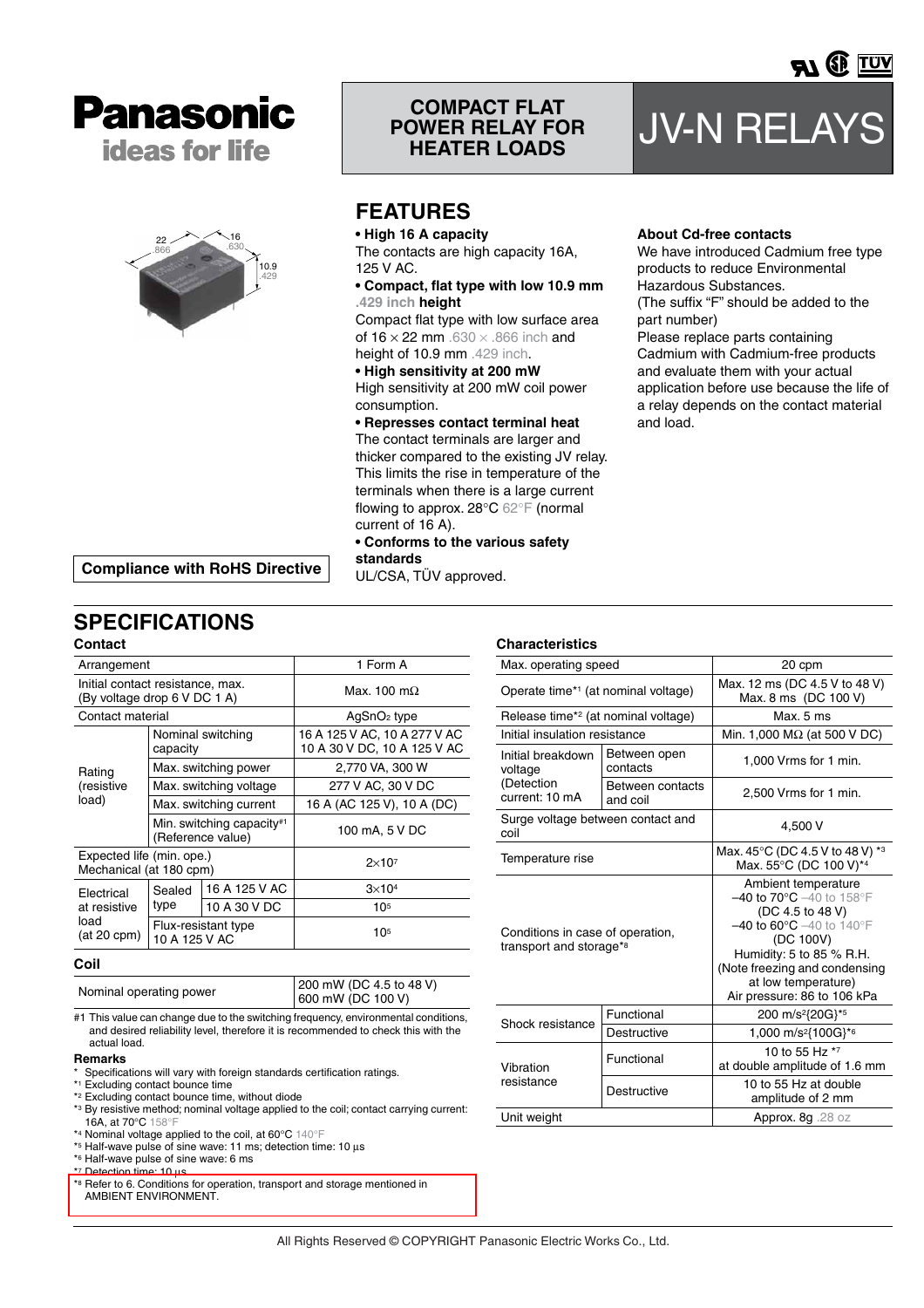#### **TYPICAL APPLICATIONS ORDERING INFORMATIONS**

- AV equipment: TV's, VTR's, etc.
- OA equipment
- HA equipment



UL/CSA, TÜV approved type is standard.

Please inquire about the previous products (Cadmium containing parts).

## **TYPES AND COIL DATA (at 20**°**C 68**°**F)**

| Sealed type            | Part No.<br>Flux-resistant<br>type | Nominal<br>voltage,<br>V DC | Pick-up<br>voltage<br>$V$ DC (max.) | Drop-out<br>voltage<br>$V$ DC (min.) | Coil<br>resistance.<br>$W (\pm 10\%)$ | Nominal<br>operating<br>current.<br>mA $(\pm 10\%)$ | Nominal<br>operating<br>power,<br>mW | Max.<br>allowable<br>voltage,<br>V DC |
|------------------------|------------------------------------|-----------------------------|-------------------------------------|--------------------------------------|---------------------------------------|-----------------------------------------------------|--------------------------------------|---------------------------------------|
| JVN1a-4.5V-F           | JVN1aF-4.5V-F                      | 4.5                         | 3.375                               | 0.23                                 | 101                                   | 44.4                                                | 200                                  | 6.75                                  |
| JVN <sub>1a-6V-F</sub> | JVN1aF-6V-F                        | 6                           | 4.5                                 | 0.3                                  | 180                                   | 33.3                                                | 200                                  | 9                                     |
| JVN <sub>1a-9V-F</sub> | JVN1aF-9V-F                        | 9                           | 6.75                                | 0.45                                 | 405                                   | 22.2                                                | 200                                  | 13.5                                  |
| <b>JVN1a-12V-F</b>     | JVN1aF-12V-F                       | 12                          | 9                                   | 0.6                                  | 720                                   | 16.7                                                | 200                                  | 18                                    |
| JVN1a-18V-F            | JVN1aF-18V-F                       | 18                          | 13.5                                | 0.9                                  | 1.620                                 | 11.1                                                | 200                                  | 27                                    |
| JVN1a-24V-F            | JVN1aF-24V-F                       | 24                          | 18                                  | 1.2 <sub>2</sub>                     | 2.880                                 | 8.3                                                 | 200                                  | 36                                    |
| JVN1a-48V-F            | JVN1aF-48V-F                       | 48                          | 36                                  | 2.4                                  | 11.520                                | 4.2                                                 | 200                                  | 72                                    |
| <b>JVN1a-100V-F</b>    | JVN1aF-100V-F                      | 100                         | 60                                  | 4                                    | 16,600                                | 6                                                   | 600                                  | 110                                   |

## **DIMENSIONS** mm inch







Min. 5mm .197 inch:

Max. 1mm .039 inch:  $±0.2 ±008$ **1 to 5mm** .039 to .197 inch:  $\pm 0.3 \pm .012$ <br>**Min. 5mm** .197 inch:  $\pm 0.4 \pm .016$ 

Dimension: General tolerance COM  $\mathfrak{A}_{\text{NO}}$ 

 $\overline{\mathfrak{w}}$ 



# **REFERENCE DATA**





1. Max. switching power 2. Operate/release time Sample: JVN1aF-12 V-F, 6 pcs.



3. Coil temperature rise Sample: JVN1aF-12 V-F, 6 pcs. point measured: coil inside Contact current: 16 A



All Rights Reserved © COPYRIGHT Panasonic Electric Works Co., Ltd.

PC board pattern